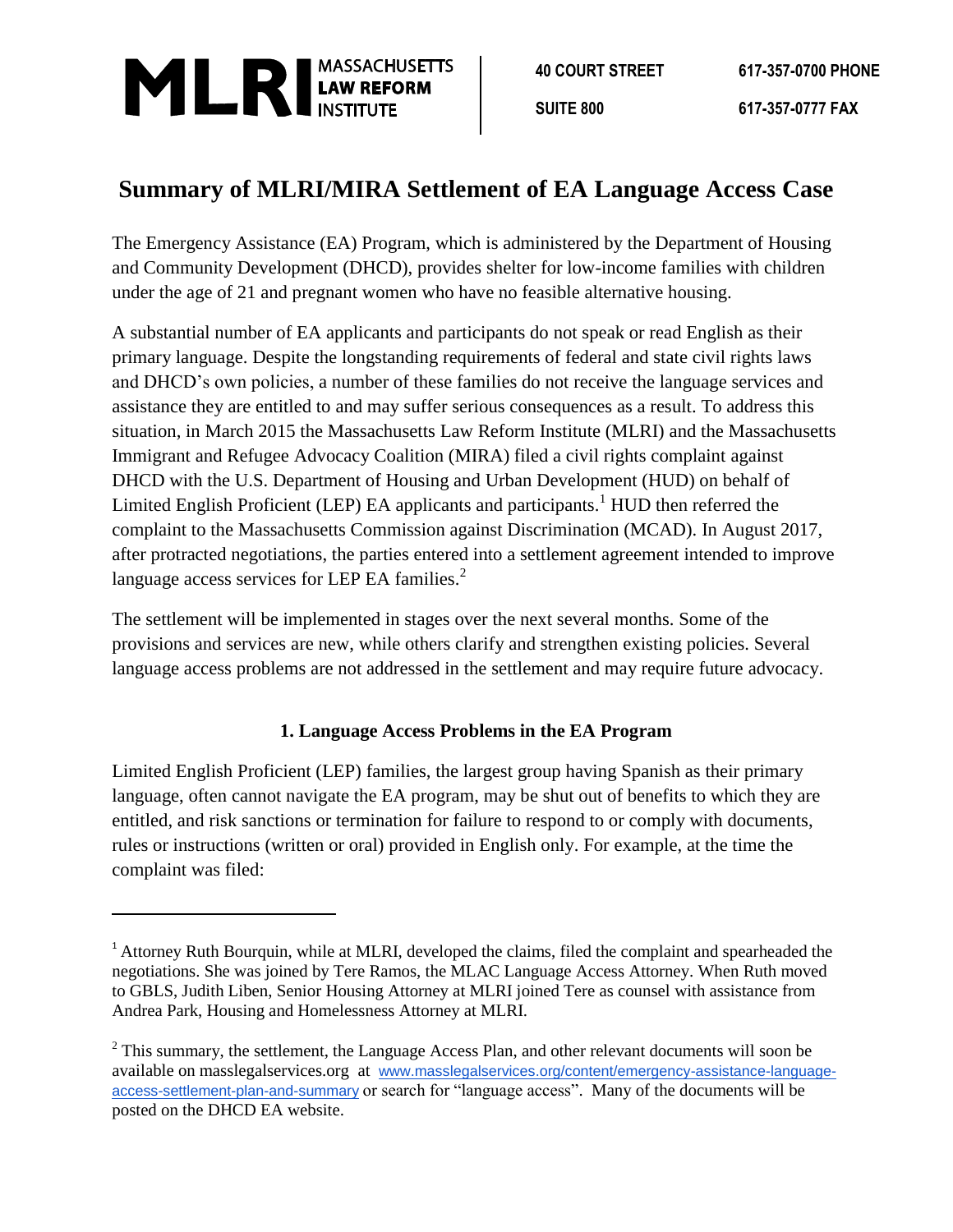- LEP families were often given important program documents (known as "vital" documents), in English only - even when DHCD had translated the documents into their primary languages.
- Many shelters, including those with no bilingual staff, did not use language interpretation phone services and thus failed to meaningfully communicate with LEP EA residents which could result in noncompliance or terminations.
- A multilingual ("Babel") notice attached to many DHCD documents referred families to a language assistance phone number that often did not provide the necessary language services.
- There was no designated EA staff person to oversee language access issues, no clear complaint procedure, and no EA Language Access Plan setting out the basic features of EA language access policies.

## **2. Key Provisions of the Settlement**

 **Language Access Plan.** The Department has adopted an EA Language Access Plan (LAP) which describes various aspects of EA language services.

**Language Access Coordinator.** The settlement creates the position of Language Access Coordinator to oversee EA language access services, receive language access complaints, and act as a point person for questions or concerns related to language access. The Coordinator will also monitor DHCD's provision of oral interpretation services, oversee translation of vital documents, create a directory of bilingual and multilingual staff, compile data and reports, and train staff. The current Language Access Coordinator is Brenda O'Donnell [\(brenda.odonnell@state.ma.us,](mailto:brenda.odonnell@state.ma.us) 617-573-1381)

- **Complaint Procedure.** DHCD will institute a standardized complaint procedure. LEP families who did not receive the language services they are entitled to may file a complaint with the Language Access Coordinator. This should be especially helpful for the many EA families who do not have advocates or lawyers. The complaint form will be posted on the DHCD EA website and attached to the Language Access Plan. Possible remedies for language access problems include, but are not limited to: delaying or rescinding a DHCD action, re-issuing vital documents in the family's primary language, providing telephone or in-person interpretation services to the family, and tolling relevant deadlines. EA families may also raise lack of language access as a good cause defense in hearings and other situations that allow families to show good cause.
- **Vital Documents.** The vital documents are posted on the DHCD EA website. The standardized portions of these documents must be translated into the most common languages in the EA program: Spanish, Haitian Creole, Arabic, and Portuguese (also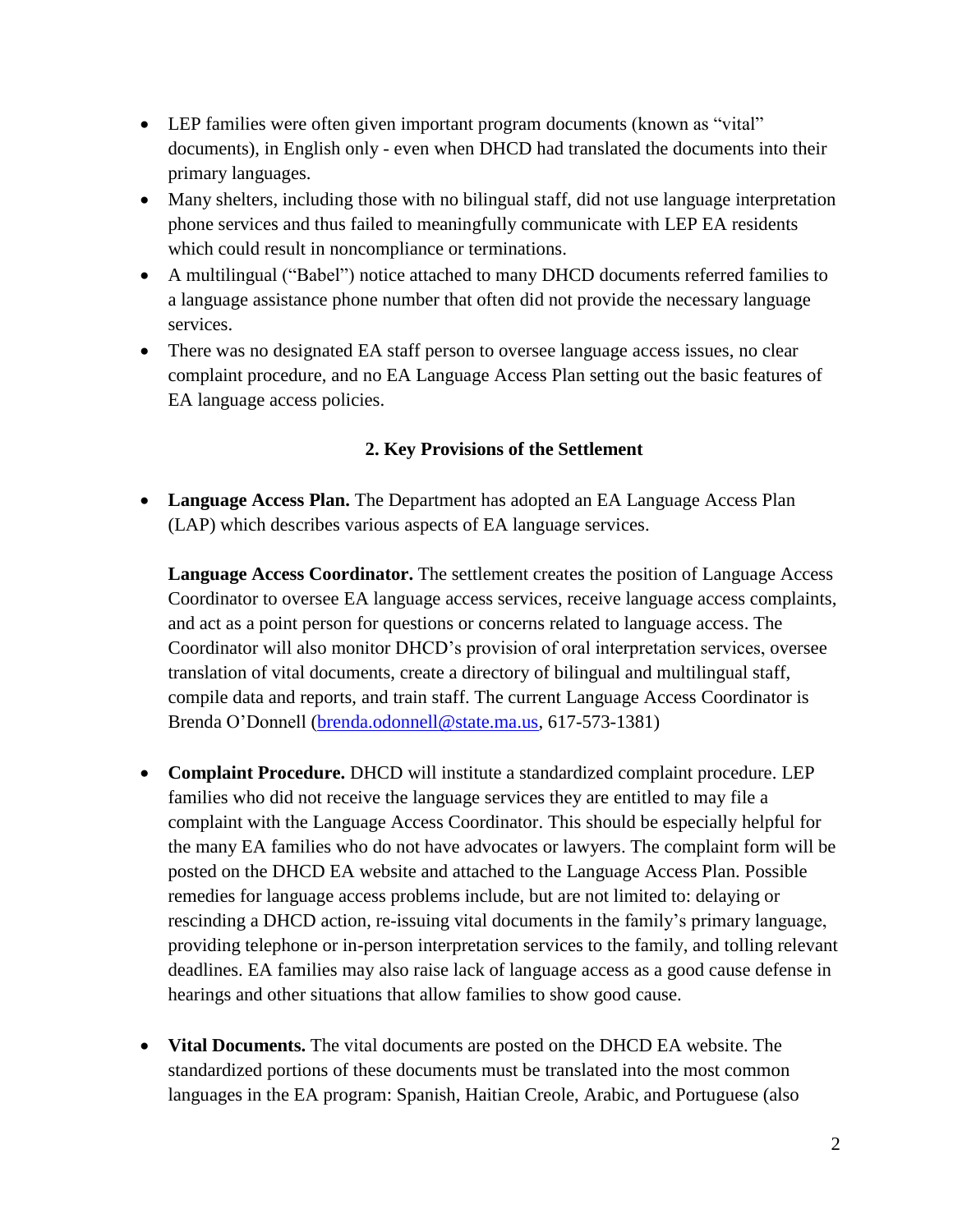understood by Cape Verdean Creole speakers in written form). Families whose primary language is one of these five languages have the right to receive the vital documents in their language from DHCD, shelters and hotels/motels. DHCD's contracts with shelter providers now require staff to provide EA families with vital documents in their primary language, if those documents have been translated. At least every two years, DHCD will update the list of the five most common primary languages among EA applicants and translate vital documents into any new languages on the list.

DHCD will translate only the standardized, form sections of these vital documents, not the individualized portions or narratives. However, EA families have a right to and may request oral interpretation of untranslated documents including narrative portions. Families may want to record those oral interpretations or take notes. EA families may also call the phone number on the multilingual notice (see below) to request interpretation of any untranslated text.

• **Required Oral Interpretation.** DHCD and shelter contractors must offer oral interpretation of communications, conversations and untranslated written information into the family's primary language. Oral interpretation must be provided in most circumstances no matter what the language is. Staff may act as interpreters if they are fluent in an LEP person's primary language. If no bilingual staff is available to interpret, DHCD and shelter staff will use a telephone interpreter service.

DHCD and contractors must avoid asking friends, family, or other untrained volunteers to act as interpreters. Children may never act as interpreters, except when there is an emergency, or, in non-emergency situations, if the family prefers to use a child over the age of 14 as an interpreter.

Most EA documents have an attached multilingual ("Babel") notice in 25 languages informing families they can call a DHCD phone number for free language assistance. Families may access interpretation services on their own by calling the number listed on the Babel notice. In order to improve this service which has had only limited success in the past, the Language Access Coordinator will train staff receiving the calls and monitor the operation of this phone system, including occasional testing of responses. Complaints about the effectiveness of the Babel notice telephone number should be referred to the Language Access Coordinator and reported to MLRI.

 **Identifying, Tracking, and Recording a Family's Primary Language.** At the first point of contact with EA applicants, DHCD employees must ask every applicant which language they prefer to communicate in and record this language in the department's computer system as the applicant's primary language. EA applicants have the right to self-identify as LEP speakers, choose their own primary language, and change that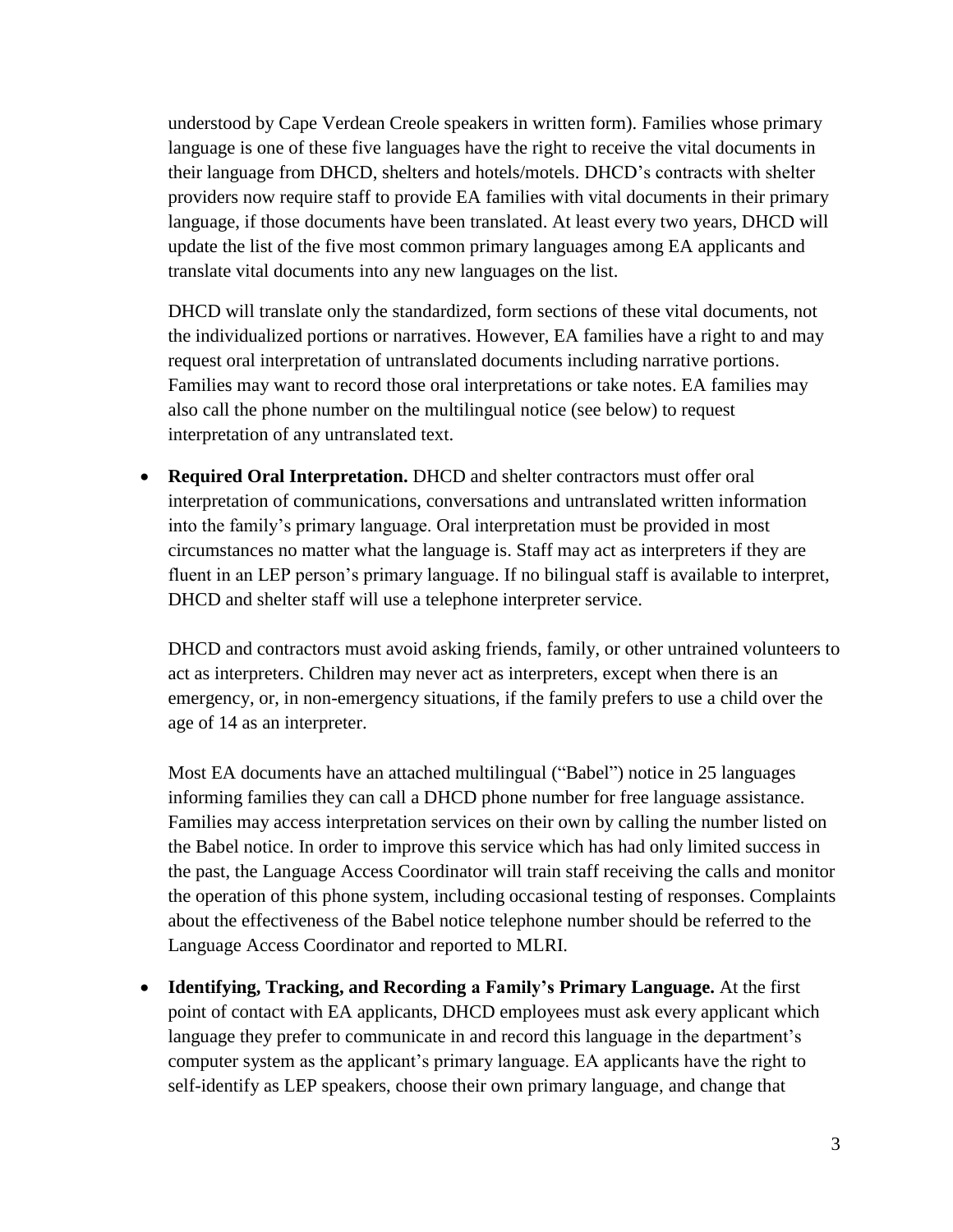designation at any time. By September 30, 2017 all DHCD offices and shelters should have "I speak" cards that allow an LEP speaker to point to their language. DHCD's contracts with shelter providers now require shelter staff to check EA families' primary language upon placement and before issuing documents or taking any action related to an LEP family.

DHCD will report to MLRI on their efforts to improve the software that tracks applicants' primary language, so that it is easier for DHCD employees and contractors to look up a family's primary language. If at any point they find that the primary language noted in this tracking system is incorrect, DHCD or shelter staff must change the field to indicate the correct primary language. There will be more work to do on this issue.

 **Staff and contractor training**. MLRI will work with DHCD to develop improved mandatory language access trainings and update the outdated language access protocols which contain detailed instructions to staff about how to handle language access issues.

## **3. Implementing the Settlement to Help LEP EA Families**

MLRI will work with DHCD and EA advocates to fulfill and improve terms of the settlement, and work for better policies and practices including those that may not be addressed in this settlement. The EA program is administered in scores of locations around the state by hundreds of staffers. It will take time and vigilance to improve the experiences of LEP families in all these settings and there will undoubtedly be many gaps and problems along the way that we need to hear about. **Please email or call Judith Liben, Tere Ramos or Andrea Park at MLRI to report on the experiences of LEP applicants and participants to guide future advocacy and we will report back to advocates periodically.** 3

- the Language Access Coordinator;
- the complaint process;

 $\overline{\phantom{a}}$ 

- the Babel phone line at DHCD (listed on the multilingual notice);
- shelters' use of the telephone interpretation services;
- LEP families whose primary language is one of the five listed above receiving or not receiving vital documents in those languages;
- LEP families receiving noncompliance or termination notices, or sanctioned in some other way without required language resources and assistance.

<sup>3</sup> **For example, please report to us about your experiences with:**